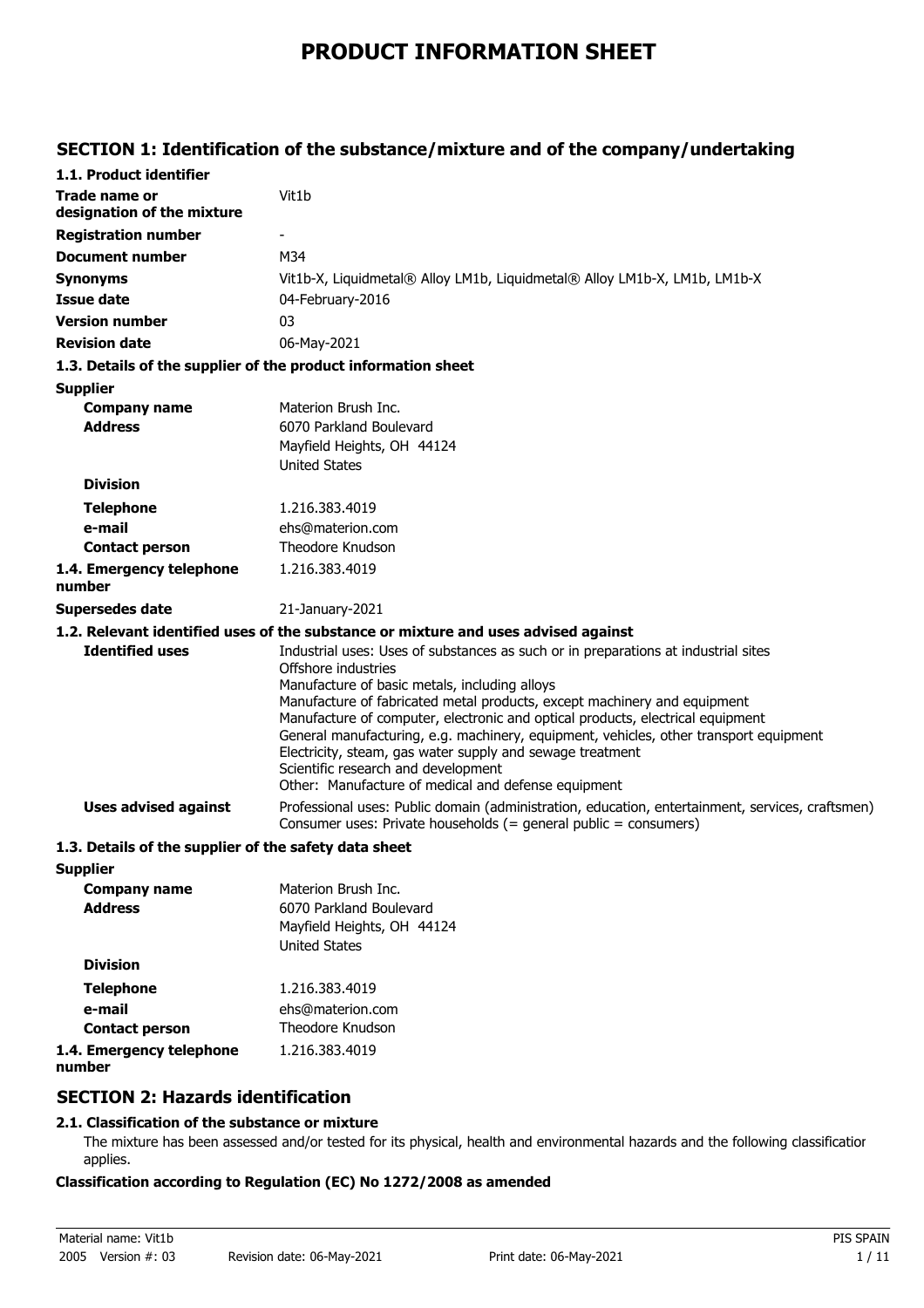| <b>Health hazards</b>                                       |                           |                                                                                                                                                                                                                                                                  |                                                                                                                                                                                                              |
|-------------------------------------------------------------|---------------------------|------------------------------------------------------------------------------------------------------------------------------------------------------------------------------------------------------------------------------------------------------------------|--------------------------------------------------------------------------------------------------------------------------------------------------------------------------------------------------------------|
| Serious eye damage/eye irritation                           |                           | Category 2                                                                                                                                                                                                                                                       |                                                                                                                                                                                                              |
| Skin sensitisation                                          |                           | Category 1                                                                                                                                                                                                                                                       | H317 - May cause an allergic skin<br>reaction.                                                                                                                                                               |
| Carcinogenicity                                             |                           | Category 1B                                                                                                                                                                                                                                                      | H350i - May cause cancer by<br>inhalation.                                                                                                                                                                   |
| Specific target organ toxicity - repeated<br>exposure       |                           | Category 1 (Respiratory system)                                                                                                                                                                                                                                  | H372 - Causes damage to organs<br>(respiratory system) through<br>prolonged or repeated exposure by<br>inhalation.                                                                                           |
| <b>Hazard summary</b>                                       | <b>DANGER</b>             |                                                                                                                                                                                                                                                                  |                                                                                                                                                                                                              |
|                                                             |                           | May cause allergy or asthma symptoms or breathing difficulties if inhaled. Possible reproductive<br>hazard. Causes damage to organs. Danger of serious damage to health by prolonged exposure.<br>Dangerous for the environment if discharged into watercourses. | Fatal if inhaled. Very toxic. Harmful if absorbed through skin. Harmful in contact with eyes. Cancer<br>hazard. May cause an allergic skin reaction. May cause sensitisation by inhalation and skin contact. |
| 2.2. Label elements                                         |                           |                                                                                                                                                                                                                                                                  |                                                                                                                                                                                                              |
| Label according to Regulation (EC) No. 1272/2008 as amended |                           |                                                                                                                                                                                                                                                                  |                                                                                                                                                                                                              |
| <b>Contains:</b>                                            |                           | Beryllium, COPPER FLAKES (COATED WITH ALIPHATIC ACID), NICKEL POWDER; [PARTICLE<br>DIAMETER < 1MM], Titanium, ZIRCONIUM POWDER, DRY (NON PYROPHORIC)                                                                                                             |                                                                                                                                                                                                              |
| <b>Hazard pictograms</b>                                    |                           |                                                                                                                                                                                                                                                                  |                                                                                                                                                                                                              |
| <b>Signal word</b>                                          | Danger                    |                                                                                                                                                                                                                                                                  |                                                                                                                                                                                                              |
| <b>Hazard statements</b>                                    |                           |                                                                                                                                                                                                                                                                  |                                                                                                                                                                                                              |
| H317                                                        |                           | May cause an allergic skin reaction.                                                                                                                                                                                                                             |                                                                                                                                                                                                              |
| H350i                                                       |                           | May cause cancer by inhalation.                                                                                                                                                                                                                                  |                                                                                                                                                                                                              |
| H372                                                        | inhalation.               | Causes damage to organs (respiratory system) through prolonged or repeated exposure by                                                                                                                                                                           |                                                                                                                                                                                                              |
| <b>Precautionary statements</b>                             |                           |                                                                                                                                                                                                                                                                  |                                                                                                                                                                                                              |
| <b>Prevention</b>                                           |                           |                                                                                                                                                                                                                                                                  |                                                                                                                                                                                                              |
|                                                             |                           | Minimise dust generation and accumulation.                                                                                                                                                                                                                       |                                                                                                                                                                                                              |
| P201                                                        |                           | Obtain special instructions before use.                                                                                                                                                                                                                          |                                                                                                                                                                                                              |
| P202                                                        |                           | Do not handle until all safety precautions have been read and understood.                                                                                                                                                                                        |                                                                                                                                                                                                              |
| P260                                                        | Do not breathe dust/fume. |                                                                                                                                                                                                                                                                  |                                                                                                                                                                                                              |
| P264                                                        |                           | Wash thoroughly after handling.                                                                                                                                                                                                                                  |                                                                                                                                                                                                              |
| P270                                                        |                           | Do not eat, drink or smoke when using this product.                                                                                                                                                                                                              |                                                                                                                                                                                                              |
| P271                                                        |                           | Use only outdoors or in a well-ventilated area.                                                                                                                                                                                                                  |                                                                                                                                                                                                              |
| P272                                                        |                           | Contaminated work clothing should not be allowed out of the workplace.                                                                                                                                                                                           |                                                                                                                                                                                                              |
| P272                                                        |                           | Contaminated work clothing must not be allowed out of the workplace.                                                                                                                                                                                             |                                                                                                                                                                                                              |
| P280                                                        |                           | Wear protective gloves/protective clothing/eye protection/face protection.                                                                                                                                                                                       |                                                                                                                                                                                                              |
| <b>Response</b>                                             |                           |                                                                                                                                                                                                                                                                  |                                                                                                                                                                                                              |
| $P302 + P350$                                               |                           | If on skin: Wash with plenty of water.                                                                                                                                                                                                                           |                                                                                                                                                                                                              |
| $P304 + P340$                                               |                           | IF INHALED: Remove person to fresh air and keep comfortable for breathing.                                                                                                                                                                                       |                                                                                                                                                                                                              |
| $P308 + P313$                                               |                           | If exposed or concerned: Get medical advice/attention.                                                                                                                                                                                                           |                                                                                                                                                                                                              |
| P312                                                        |                           | Call a POISON CENTRE/doctor if you feel unwell.                                                                                                                                                                                                                  |                                                                                                                                                                                                              |
| P320                                                        |                           | Specific treatment is urgent (see this label).                                                                                                                                                                                                                   |                                                                                                                                                                                                              |
| P330                                                        | Rinse mouth.              |                                                                                                                                                                                                                                                                  |                                                                                                                                                                                                              |
| $P333 + P313$                                               |                           | If skin irritation or rash occurs: Get medical advice/attention.                                                                                                                                                                                                 |                                                                                                                                                                                                              |
| $P342 + P311$                                               |                           | If experiencing respiratory symptoms: Call a poison centre/doctor.                                                                                                                                                                                               |                                                                                                                                                                                                              |
| $P362 + P364$                                               |                           | Take off contaminated clothing and wash it before reuse.                                                                                                                                                                                                         |                                                                                                                                                                                                              |
| <b>Storage</b>                                              |                           |                                                                                                                                                                                                                                                                  |                                                                                                                                                                                                              |
|                                                             |                           | Store in a well-ventilated place. Keep container tightly closed.                                                                                                                                                                                                 |                                                                                                                                                                                                              |
| $P403 + P233$                                               | Store locked up.          |                                                                                                                                                                                                                                                                  |                                                                                                                                                                                                              |
| P405                                                        |                           |                                                                                                                                                                                                                                                                  |                                                                                                                                                                                                              |
| <b>Disposal</b>                                             |                           |                                                                                                                                                                                                                                                                  |                                                                                                                                                                                                              |
| P501                                                        |                           | Dispose of contents/container in accordance with local/regional/national/international regulations.                                                                                                                                                              |                                                                                                                                                                                                              |
| Supplemental label<br>information                           |                           | For further information, please contact the Product Stewardship Department at +1.216.383.4019.                                                                                                                                                                   |                                                                                                                                                                                                              |
| 2.3. Other hazards                                          | None known.               |                                                                                                                                                                                                                                                                  |                                                                                                                                                                                                              |
| Material name: Vit1b                                        |                           |                                                                                                                                                                                                                                                                  | PIS SPAIN                                                                                                                                                                                                    |
|                                                             |                           |                                                                                                                                                                                                                                                                  |                                                                                                                                                                                                              |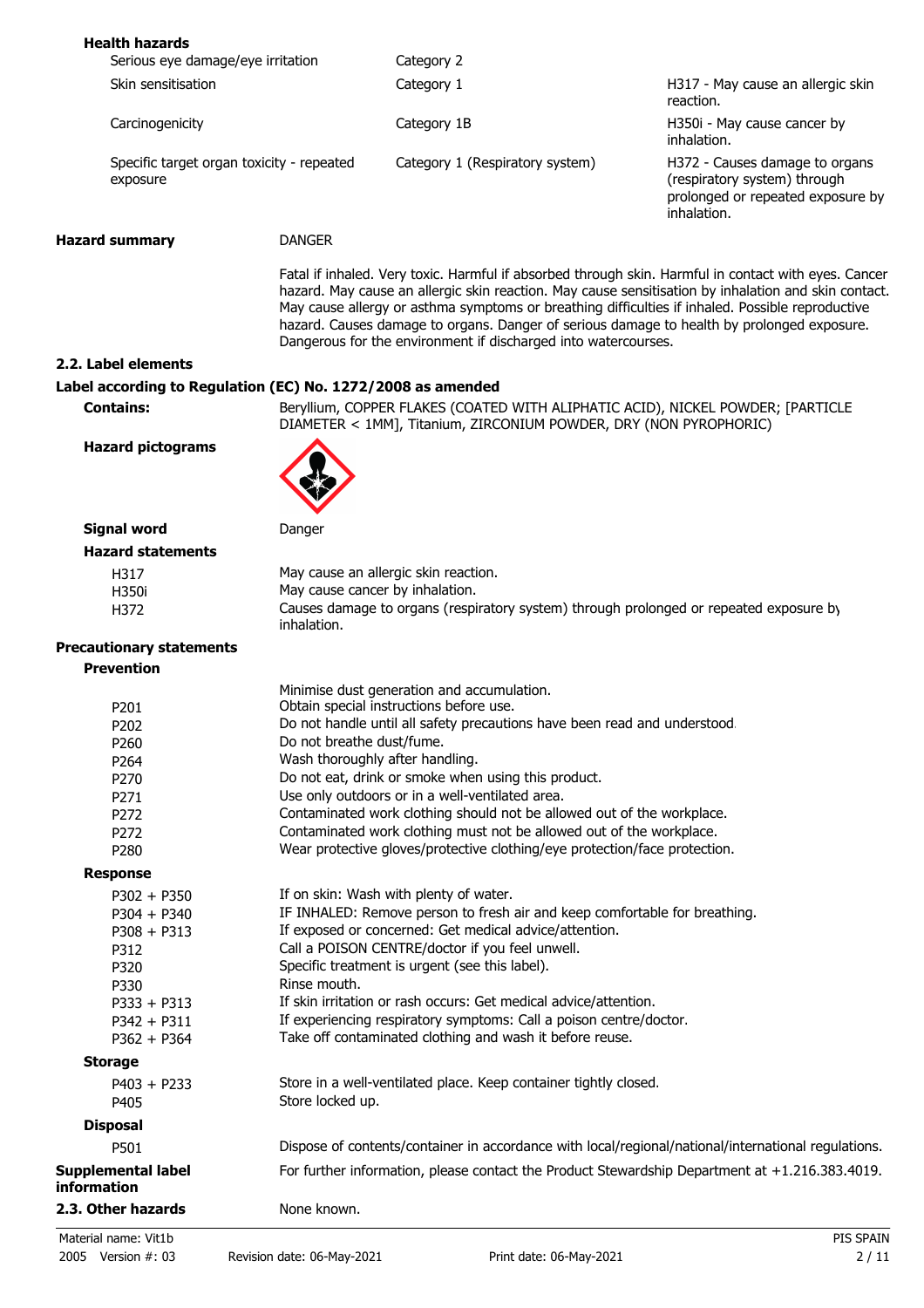## **SECTION 3: Composition/information on ingredients**

#### **3.2. Mixtures**

| <b>Chemical name</b>                                                                     | $\frac{0}{0}$ | No.                          | CAS-No. / EC REACH Registration No. Index No.                                                                                                                            |              | <b>Notes</b> |
|------------------------------------------------------------------------------------------|---------------|------------------------------|--------------------------------------------------------------------------------------------------------------------------------------------------------------------------|--------------|--------------|
| ZIRCONIUM POWDER, DRY (NON<br>PYROPHORIC)                                                | $63,5 - 80$   | 7440-67-7<br>231-176-9       |                                                                                                                                                                          | 040-002-00-9 |              |
|                                                                                          |               | 3; H335, STOT RE 1; H372     | <b>Classification:</b> Flam. Sol. 2;H228, Pyr. Sol. 1;H250, Self-heat. 1;H251, Water-React.<br>2;H261, Skin Irrit. 2;H315, Skin Sens. 1;H317, Eye Irrit. 2;H319, STOT SE |              |              |
| COPPER FLAKES (COATED WITH<br>ALIPHATIC ACID)                                            | $7 - 15$      | 7440-50-8<br>231-159-6       | 01-2119480154-42-0080                                                                                                                                                    |              |              |
| <b>Classification: -</b>                                                                 |               |                              |                                                                                                                                                                          |              |              |
| NICKEL POWDER; [PARTICLE<br>DIAMETER < 1MM]                                              | $6 - 14$      | 7440-02-0<br>231-111-4       | 01-2119438727-29-0049 028-002-00-7                                                                                                                                       |              |              |
| Classification: Skin Sens. 1; H317, STOT SE 3; H335, Carc. 2; H351, STOT RE 2; H373      |               |                              |                                                                                                                                                                          | 7,S          |              |
| Titanium                                                                                 | $5 - 13$      | 7440-32-6<br>$231 - 142 - 3$ |                                                                                                                                                                          |              |              |
| <b>Classification: -</b>                                                                 |               |                              |                                                                                                                                                                          |              |              |
| Beryllium                                                                                | $2 - 4.5$     | 7440-41-7<br>231-150-7       | 01-2119487146-32-0000 004-001-00-7                                                                                                                                       |              | #            |
| <b>Classification:</b> Skin Sens. 1;H317, STOT SE 3;H335, Carc. 1B;H350i, STOT RE 1;H372 |               |                              |                                                                                                                                                                          |              |              |

### **List of abbreviations and symbols that may be used above**

CLP: Regulation No. 1272/2008. DSD: Directive 67/548/EEC.

#### **SECTION 4: First aid measures**

**General information**

If exposed or concerned: get medical attention/advice. Get medical attention if symptoms occur. Wash contaminated clothing before reuse. As supplied, there is no immediate medical risk with beryllium products in article form. First aid measures provided are related to particulate containing beryllium.

#### **4.1. Description of first aid measures**

| <b>Inhalation</b>                                                      | If symptoms develop move victim to fresh air. For breathing difficulties, oxygen may be necessary.<br>Breathing difficulty caused by inhalation of particulate requires immediate removal to fresh air. If<br>breathing has stopped, perform artificial respiration and obtain medical help.                                                                                                                                                                                                                                            |
|------------------------------------------------------------------------|-----------------------------------------------------------------------------------------------------------------------------------------------------------------------------------------------------------------------------------------------------------------------------------------------------------------------------------------------------------------------------------------------------------------------------------------------------------------------------------------------------------------------------------------|
| <b>Skin contact</b>                                                    | Take off contaminated clothing and wash before reuse. Thoroughly wash skin cuts or wounds to<br>remove all particulate debris from the wound. Seek medical attention for wounds that cannot be<br>thoroughly cleansed. Treat skin cuts and wounds with standard first aid practices such as<br>cleansing, disinfecting and covering to prevent wound infection and contamination before<br>continuing work. Obtain medical help for persistent irritation. Material accidentally implanted or<br>lodged under the skin must be removed. |
| Eye contact                                                            | Immediately flush eyes with plenty of water for at least 15 minutes, lifting lower and upper eyelids<br>occasionally. Get medical attention if symptoms persist.                                                                                                                                                                                                                                                                                                                                                                        |
| <b>Ingestion</b>                                                       | If swallowed, seek medical advice immediately and show this container or label. Induce vomiting<br>immediately as directed by medical personnel. Never give anything by mouth to an unconscious<br>person.                                                                                                                                                                                                                                                                                                                              |
| 4.2. Most important<br>symptoms and effects, both<br>acute and delayed | May cause allergic skin reaction. Prolonged exposure may cause chronic effects.                                                                                                                                                                                                                                                                                                                                                                                                                                                         |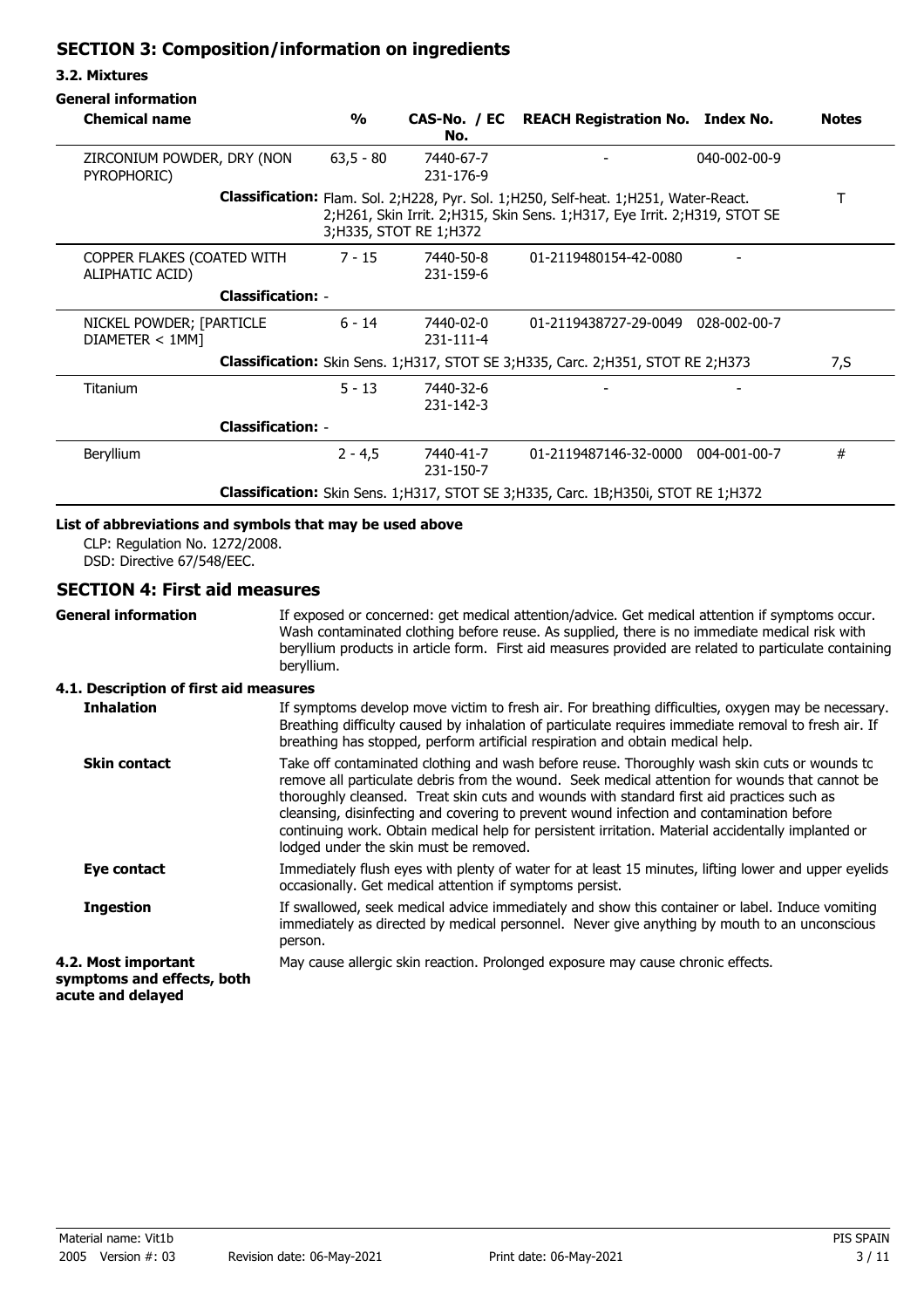| 4.3. Indication of any<br>immediate medical attention<br>and special treatment<br>needed | Treatment of Chronic Beryllium Disease: There is no known treatment which will cure chronic<br>beryllium disease. Prednisone or other corticosteroids are the most specific treatment currently<br>available. They are directed at suppressing the immunological reaction and can be effective in<br>diminishing signs and symptoms of chronic beryllium disease. In cases where steroid therapy has<br>had only partial or minimal effectiveness, other immunosuppressive agents, such as<br>cyclophosphamide, cyclosporine, or methotrexate, have been used. In view of the potential side<br>effects of all the immunosuppressive medications, including steroids such as prednisone, they<br>should be used only under the direct care of a physician. Other treatment, such as oxygen, inhaled<br>steroids or bronchodilators, may be prescribed by some physicians and can be effective in selected<br>cases. In general, treatment is reserved for cases with significant symptoms and/or significant loss<br>of lung function. The decision about when and with what medication to treat is a judgment<br>situation for individual physicians.<br>In their 2014 official statement on the Diagnosis and Management of Beryllium Sensitivity and |
|------------------------------------------------------------------------------------------|---------------------------------------------------------------------------------------------------------------------------------------------------------------------------------------------------------------------------------------------------------------------------------------------------------------------------------------------------------------------------------------------------------------------------------------------------------------------------------------------------------------------------------------------------------------------------------------------------------------------------------------------------------------------------------------------------------------------------------------------------------------------------------------------------------------------------------------------------------------------------------------------------------------------------------------------------------------------------------------------------------------------------------------------------------------------------------------------------------------------------------------------------------------------------------------------------------------------------------------------------------|
|                                                                                          | Chronic Beryllium Disease, the American Thoracic Society states that "it seems prudent for workers<br>with BeS to avoid all future occupational exposure to beryllium."                                                                                                                                                                                                                                                                                                                                                                                                                                                                                                                                                                                                                                                                                                                                                                                                                                                                                                                                                                                                                                                                                 |
|                                                                                          | The effects of continued low exposure to beryllium are unknown for individuals who are sensitized<br>to beryllium or who have a diagnosis of chronic beryllium disease. It is generally recommended<br>that persons who are sensitized to beryllium or who have CBD terminate their occupational<br>exposure to beryllium.                                                                                                                                                                                                                                                                                                                                                                                                                                                                                                                                                                                                                                                                                                                                                                                                                                                                                                                              |
| <b>SECTION 5: Firefighting measures</b>                                                  |                                                                                                                                                                                                                                                                                                                                                                                                                                                                                                                                                                                                                                                                                                                                                                                                                                                                                                                                                                                                                                                                                                                                                                                                                                                         |
| <b>General fire hazards</b>                                                              | Not available.                                                                                                                                                                                                                                                                                                                                                                                                                                                                                                                                                                                                                                                                                                                                                                                                                                                                                                                                                                                                                                                                                                                                                                                                                                          |
| 5.1. Extinguishing media                                                                 |                                                                                                                                                                                                                                                                                                                                                                                                                                                                                                                                                                                                                                                                                                                                                                                                                                                                                                                                                                                                                                                                                                                                                                                                                                                         |
| Suitable extinguishing<br>media                                                          | The product is non-combustible. Use extinguishing measures that are appropriate to loca<br>circumstances and the surrounding environment.                                                                                                                                                                                                                                                                                                                                                                                                                                                                                                                                                                                                                                                                                                                                                                                                                                                                                                                                                                                                                                                                                                               |
| <b>Unsuitable extinguishing</b><br>media                                                 | Do not use water to extinguish fires around operations involving molten metal due to the potential<br>for steam explosions.                                                                                                                                                                                                                                                                                                                                                                                                                                                                                                                                                                                                                                                                                                                                                                                                                                                                                                                                                                                                                                                                                                                             |
| 5.2. Special hazards arising<br>from the substance or<br>mixture                         | Not available.                                                                                                                                                                                                                                                                                                                                                                                                                                                                                                                                                                                                                                                                                                                                                                                                                                                                                                                                                                                                                                                                                                                                                                                                                                          |
| 5.3. Advice for firefighters                                                             |                                                                                                                                                                                                                                                                                                                                                                                                                                                                                                                                                                                                                                                                                                                                                                                                                                                                                                                                                                                                                                                                                                                                                                                                                                                         |
| <b>Special protective</b><br>equipment for<br>firefighters                               | Firefighters should wear full protective clothing including self contained breathing apparatus.                                                                                                                                                                                                                                                                                                                                                                                                                                                                                                                                                                                                                                                                                                                                                                                                                                                                                                                                                                                                                                                                                                                                                         |
| <b>Special firefighting</b><br>procedures                                                | Move containers from fire area if you can do so without risk. Water runoff can cause environmental<br>damage.                                                                                                                                                                                                                                                                                                                                                                                                                                                                                                                                                                                                                                                                                                                                                                                                                                                                                                                                                                                                                                                                                                                                           |
| <b>Specific methods</b>                                                                  | Pressure-demand self-contained breathing apparatus must be worn by firefighters or any other<br>persons potentially exposed to the particulate released during or after a fire.                                                                                                                                                                                                                                                                                                                                                                                                                                                                                                                                                                                                                                                                                                                                                                                                                                                                                                                                                                                                                                                                         |
| <b>SECTION 6: Accidental release measures</b>                                            |                                                                                                                                                                                                                                                                                                                                                                                                                                                                                                                                                                                                                                                                                                                                                                                                                                                                                                                                                                                                                                                                                                                                                                                                                                                         |

#### **6.1. Personal precautions, protective equipment and emergency procedures**

|                                                              | oral i crocini preduditonoj protective eguipnicht unu chief gener proteudi do                                                                                                                                                                                                          |
|--------------------------------------------------------------|----------------------------------------------------------------------------------------------------------------------------------------------------------------------------------------------------------------------------------------------------------------------------------------|
| For non-emergency<br>personnel                               | In solid form this material poses no special clean-up problems. Wear appropriate protective<br>equipment and clothing during clean-up.                                                                                                                                                 |
| For emergency<br>responders                                  | Not available.                                                                                                                                                                                                                                                                         |
| 6.2. Environmental<br>precautions                            | Avoid release to the environment. In the event of a spill or accidental release, notify relevant<br>authorities in accordance with all applicable regulations. Prevent further leakage or spillage if safe<br>to do so. Avoid discharge into drains, water courses or onto the ground. |
| 6.3. Methods and material for<br>containment and cleaning up | Clean up in accordance with all applicable regulations.                                                                                                                                                                                                                                |
| 6.4. Reference to other<br>sections                          | For personal protection, see section 8 of the PIS. For waste disposal, see section 13 of the PIS.                                                                                                                                                                                      |

## **SECTION 7: Handling and storage**

| 7.1. Precautions for safe<br>handling                                          | Obtain special instructions before use. Do not handle until all safety precautions have been read<br>and understood. Minimise dust generation and accumulation. Do not breathe dust/fume. Wear<br>protective gloves/protective clothing/eye protection/face protection. Wear respiratory protection.<br>Wash thoroughly after handling. When using, do not eat, drink or smoke. Contaminated work<br>clothing must not be allowed out of the workplace. |
|--------------------------------------------------------------------------------|---------------------------------------------------------------------------------------------------------------------------------------------------------------------------------------------------------------------------------------------------------------------------------------------------------------------------------------------------------------------------------------------------------------------------------------------------------|
| 7.2. Conditions for safe<br>storage, including any<br><i>incompatibilities</i> | Keep locked-up. Avoid contact with acids and alkalies. Avoid contact with oxidising agents.                                                                                                                                                                                                                                                                                                                                                             |
| 7.3. Specific end use(s)                                                       | Not available.                                                                                                                                                                                                                                                                                                                                                                                                                                          |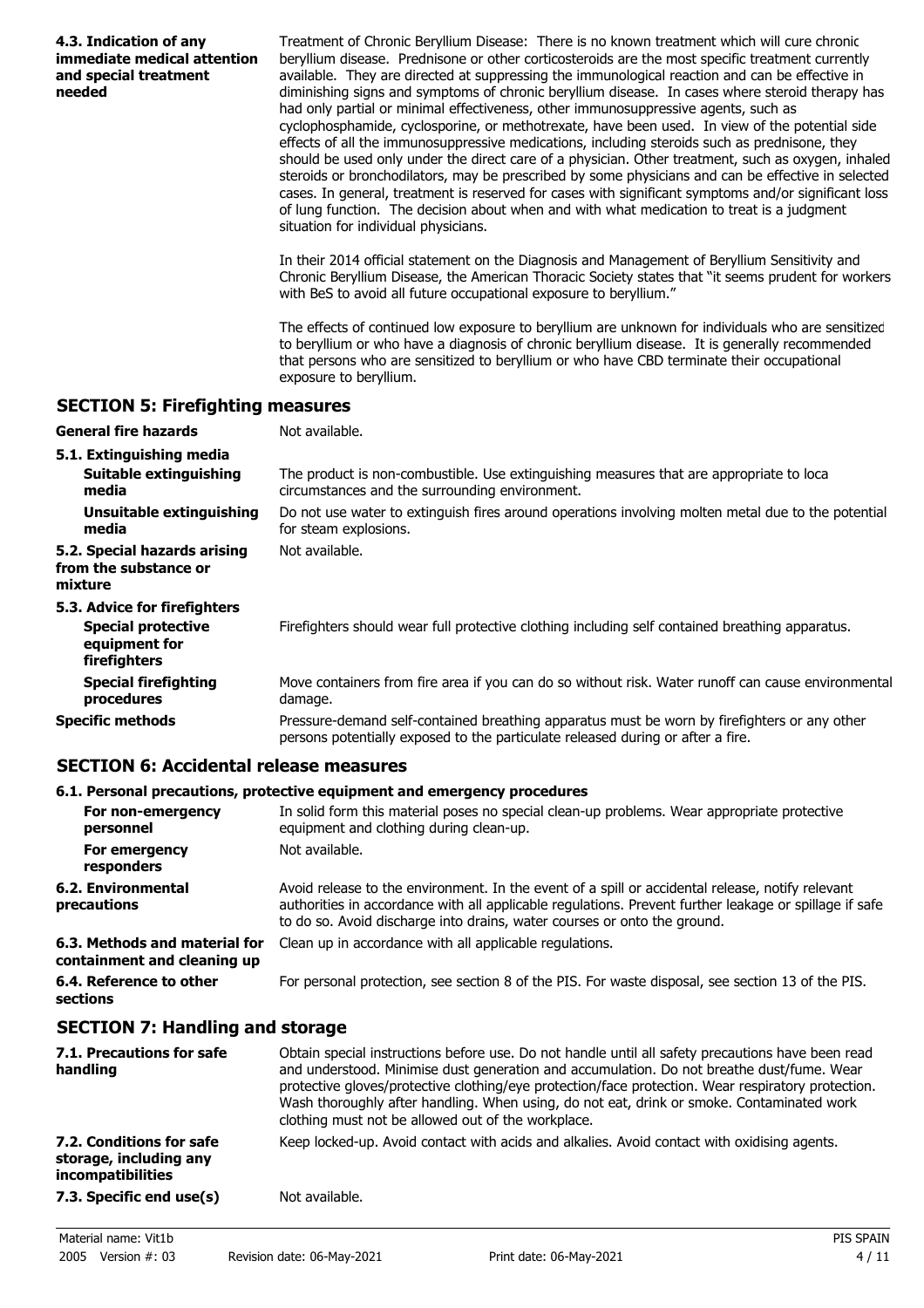## **SECTION 8: Exposure controls/personal protection**

#### **8.1. Control parameters**

#### **Occupational exposure limits**

#### **Spain. Carcinogens and Mutagens with Limit Values (Table 2)**

| <b>Components</b>                                                                                     | <b>Type</b>                                                | <b>Value</b>          |                      |
|-------------------------------------------------------------------------------------------------------|------------------------------------------------------------|-----------------------|----------------------|
| Beryllium (CAS 7440-41-7)                                                                             | <b>TWA</b>                                                 | $0,0002 \text{ mg/m}$ |                      |
| <b>Spain. Occupational Exposure Limits</b><br><b>Components</b>                                       | <b>Type</b>                                                | <b>Value</b>          | <b>Form</b>          |
| Beryllium (CAS 7440-41-7)                                                                             | <b>TWA</b>                                                 | $0,0002 \text{ mg/m}$ |                      |
| COPPER FLAKES (COATED<br>WITH ALIPHATIC ACID)<br>(CAS 7440-50-8)                                      | <b>TWA</b>                                                 | $0,1 \, \text{mg/m}$  | Respirable fraction. |
| NICKEL POWDER;<br>[PARTICLE DIAMETER <<br>1MM] (CAS 7440-02-0)                                        | <b>TWA</b>                                                 | 1 mg/m $3$            |                      |
| ZIRCONIUM POWDER, DRY<br>(NON PYROPHORIC) (CAS<br>7440-67-7)                                          | <b>STEL</b>                                                | $10$ mg/m $3$         |                      |
|                                                                                                       | <b>TWA</b>                                                 | 5 mg/m $3$            |                      |
| EU. OELs, Directive 2004/37/EC on carcinogen and mutagens from Annex III, Part A<br><b>Components</b> | <b>Type</b>                                                | <b>Value</b>          | <b>Form</b>          |
| Beryllium (CAS 7440-41-7)                                                                             | <b>TWA</b>                                                 | $0,0002$ mg/m3        | Inhalable fraction.  |
| <b>Biological limit values</b>                                                                        | No biological exposure limits noted for the ingredient(s). |                       |                      |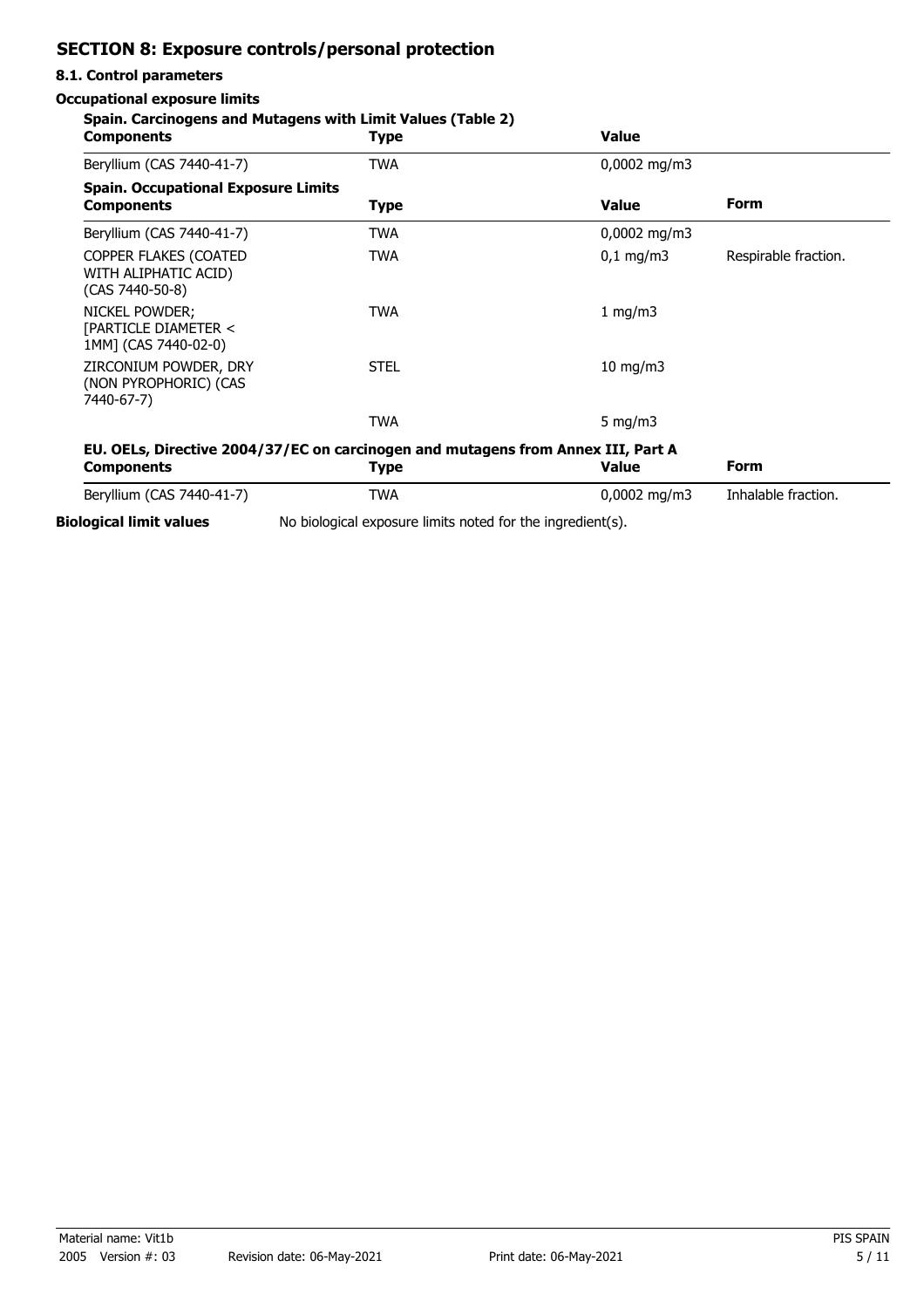| Recommended monitoring |  |
|------------------------|--|
| procedures             |  |

VENTILATION: Good general ventilation (typically 10 air changes per hour) should be used. Ventilation rates should be matched to conditions. If applicable, use process enclosures, local exhaust ventilation, or other engineering controls to maintain airborne levels below recommended exposure limits. If exposure limits have not been established, maintain airborne levels to an acceptable level.

Whenever possible, the use of local exhaust ventilation or other engineering controls is the preferred method of controlling exposure to airborne particulate. Where utilized, exhaust inlets to the ventilation system must be positioned as close as possible to the source of airborne generation. Avoid disruption of the airflow in the area of a local exhaust inlet by equipment such as a man-cooling fan. Check ventilation equipment regularly to ensure it is functioning properly. Provide training on the use and operation of ventilation to all users. Use qualified professionals to design and install ventilation systems.

WET METHODS: Machining operations are usually performed under a liquid lubricant/coolant flood which assists in reducing airborne particulate. However, the cycling through of machine coolant containing finely divided particulate in suspension can result in the concentration building to a point where the particulate may become airborne during use. Certain processes such as sanding and grinding may require complete hooded containment and local exhaust ventilation. Prevent coolant from splashing onto floor areas, external structures or operators' clothing. Utilize a coolant filtering system to remove particulate from the coolant.

WORK PRACTICES: Develop work practices and procedures that prevent particulate from coming in contact with worker skin, hair, or personal clothing. If work practices and/or procedures are ineffective in controlling airborne exposure or visual particulate from deposition on skin, hair, or clothing, provide appropriate cleaning/washing facilities. Procedures should be written that clearly communicate the facility's requirements for protective clothing and personal hygiene. These clothing and personal hygiene requirements help keep particulate from being spread to non-production areas or from being taken home by the worker. Never use compressed air to clean work clothing or other surfaces.

Fabrication processes may leave a residue of particulate on the surface of parts, products or equipment that could result in employee exposure during subsequent material handling activities. As necessary, clean loose particulate from parts between processing steps. As a standard hygiene practice, wash hands before eating or smoking.

HOUSEKEEPING: Use vacuum and wet cleaning methods for particulate removal from surfaces. Be certain to de-energize electrical systems, as necessary, before beginning wet cleaning. Use vacuum cleaners with high efficiency particulate air (HEPA). Do not use compressed air, brooms, or conventional vacuum cleaners to remove particulate from surfaces as this activity can result in elevated exposures to airborne particulate. Follow the manufacturer's instructions when performing maintenance on HEPA filtered vacuums used to clean hazardous materials. Not available.

**(DNELs) Predicted no effect concentrations (PNECs)** Not available. **8.2. Exposure controls**

**Derived no effect levels**

Ensure adequate ventilation, especially in confined areas. Whenever possible, the use of local exhaust ventilation or other engineering controls is the preferred method of controlling exposure to airborne particulate. Where utilized, exhaust inlets to the ventilation system must be positioned as close as possible to the source of airborne generation. Avoid disruption of the airflow in the area of a local exhaust inlet by equipment such as a man-cooling fan. Check ventilation equipment regularly to ensure it is functioning properly. Provide training on the use and operation of ventilation to all users. Use qualified professionals to design **Appropriate engineering controls**

and install ventilation systems. **Individual protection measures, such as personal protective equipment General information** Not available. Wear approved safety glasses, goggles, face shield and/or welder's helmet when risk of eye injury is present, particularly during operations that generate dust, mist or fume. **Eye/face protection Skin protection** Wear gloves to prevent contact with particulate or solutions. Wear gloves to prevent metal cuts and skin abrasions during handling. **- Hand protection**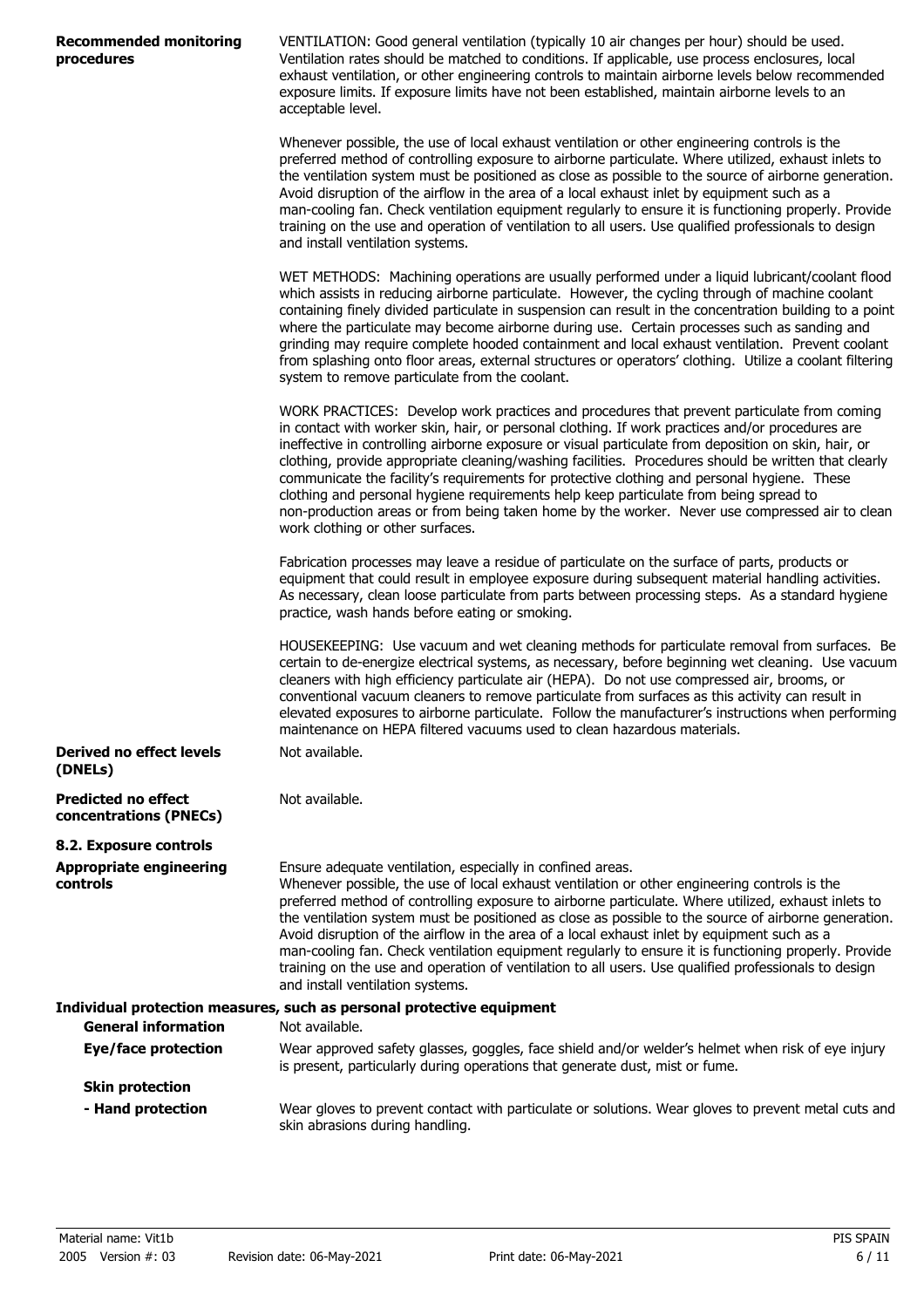| - Other                                   | Personal protection equipment should be chosen according to the CEN standards and in discussion<br>with the supplier of the personal protective equipment. Protective overgarments or work clothing<br>must be worn by persons who may become contaminated with particulate during activities. Skin<br>contact with this material may cause, in some sensitive individuals, an allergic dermal response.<br>Particulate that becomes lodged under the skin has the potential to induce sensitization and skin<br>lesions.                                                                                                                                                                                                                                                                |
|-------------------------------------------|------------------------------------------------------------------------------------------------------------------------------------------------------------------------------------------------------------------------------------------------------------------------------------------------------------------------------------------------------------------------------------------------------------------------------------------------------------------------------------------------------------------------------------------------------------------------------------------------------------------------------------------------------------------------------------------------------------------------------------------------------------------------------------------|
| <b>Respiratory protection</b>             | When airborne exposures exceed or have the potential to exceed the occupational exposure limits,<br>approved respirators must be used as specified by an Industrial Hygienist or other qualified<br>professional. Respirator users must be medically evaluated to determine if they are physically<br>capable of wearing a respirator. Quantitative and/or qualitative fit testing and respirator training<br>must be satisfactorily completed by all personnel prior to respirator use. Users of tight fitting<br>respirators must be clean shaven on those areas of the face where the respirator seal contacts the<br>face. Use pressure-demand airline respirators when performing jobs with high potential exposures<br>such as changing filters in a baghouse air cleaning device. |
| <b>Thermal hazards</b>                    | Not applicable.                                                                                                                                                                                                                                                                                                                                                                                                                                                                                                                                                                                                                                                                                                                                                                          |
| <b>Hygiene measures</b>                   | Handle in accordance with good industrial hygiene and safety practices.                                                                                                                                                                                                                                                                                                                                                                                                                                                                                                                                                                                                                                                                                                                  |
| <b>Environmental exposure</b><br>controls | Environmental manager must be informed of all major releases.                                                                                                                                                                                                                                                                                                                                                                                                                                                                                                                                                                                                                                                                                                                            |

## **SECTION 9: Physical and chemical properties**

## **9.1. Information on basic physical and chemical properties**

| Solid.                                              |
|-----------------------------------------------------|
| Various shapes.                                     |
| Metallic.                                           |
| Not applicable.                                     |
| Not applicable.                                     |
| Not applicable.                                     |
| 1083 °C (1981,4 °F) estimated                       |
| 2468 °C (4474,4 °F) estimated                       |
| Not applicable.                                     |
| Not applicable.                                     |
| Not applicable.                                     |
| <b>Upper/lower flammability or explosive limits</b> |
| Not applicable.                                     |
| Not applicable.                                     |
| Not applicable.                                     |
| Not applicable.                                     |
| 0,39 hPa estimated                                  |
| Not applicable.                                     |
| Not applicable.                                     |
|                                                     |
| Not applicable.                                     |
| Not available.                                      |
| Not available.                                      |
| Not applicable.                                     |
| Not applicable.                                     |
| Not explosive.                                      |
| Not oxidising.                                      |
|                                                     |
| 7,00 g/cm3 estimated                                |
| 7 estimated                                         |
|                                                     |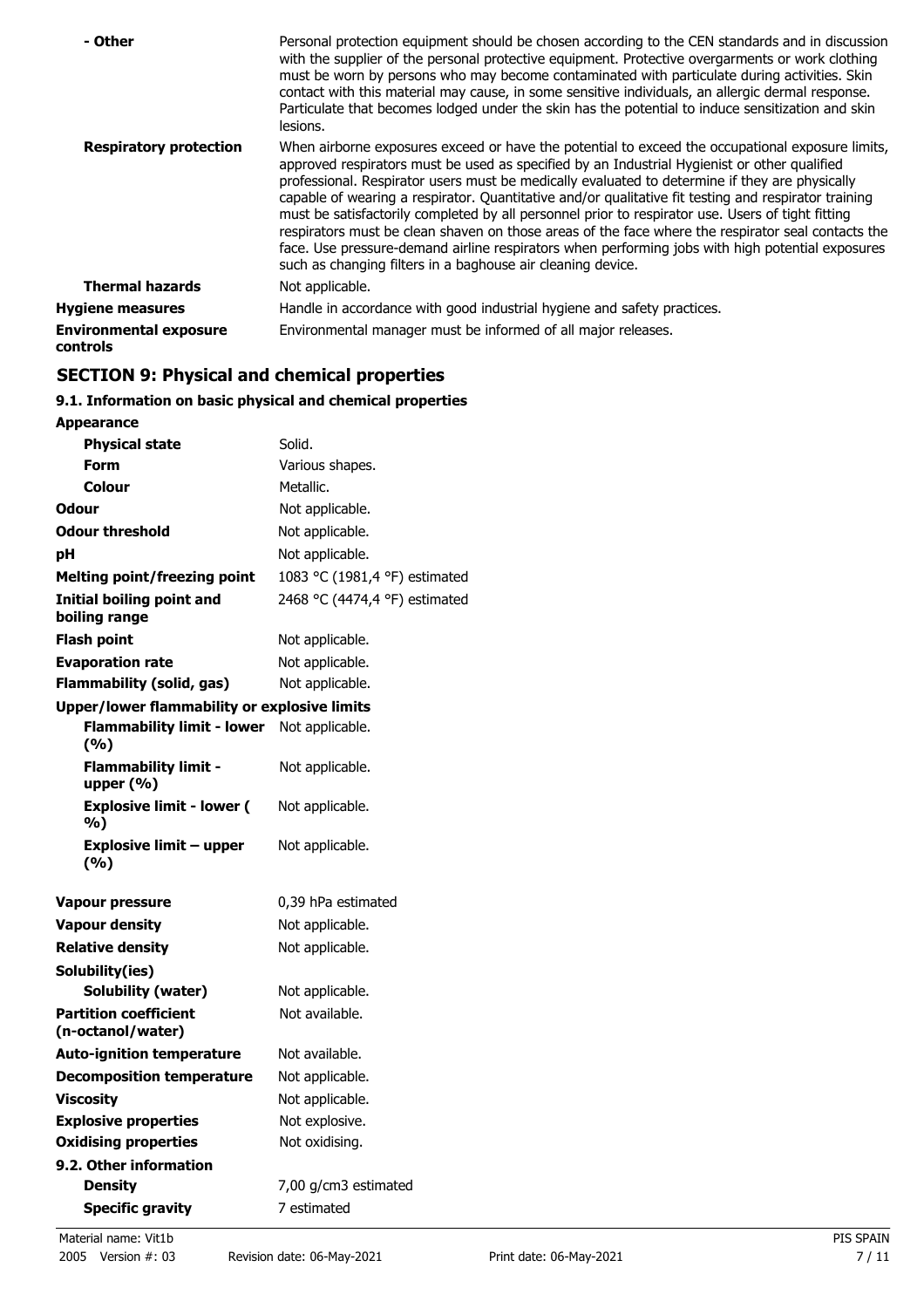## **SECTION 10: Stability and reactivity**

| 10.1. Reactivity                            | Not available.                                                  |
|---------------------------------------------|-----------------------------------------------------------------|
| 10.2. Chemical stability                    | Material is stable under normal conditions.                     |
| 10.3. Possibility of hazardous<br>reactions | Hazardous polymerisation does not occur.                        |
| 10.4. Conditions to avoid                   | Avoid dust formation. Contact with acids. Contact with alkalis. |
| 10.5. Incompatible materials                | Strong acids, alkalies and oxidizing agents.                    |
| 10.6. Hazardous<br>decomposition products   | No hazardous decomposition products are known.                  |

## **SECTION 11: Toxicological information**

**General information CCCUPATION** Occupational exposure to the substance or mixture may cause adverse effects.

#### **Information on likely routes of exposure**

| <b>Inhalation</b>                          | May cause damage to organs (respiratory system) through prolonged or repeated exposure. |  |
|--------------------------------------------|-----------------------------------------------------------------------------------------|--|
| <b>Skin contact</b>                        | May cause an allergic skin reaction.                                                    |  |
| Eye contact                                | Not likely, due to the form of the product.                                             |  |
| <b>Ingestion</b>                           | Not likely, due to the form of the product.                                             |  |
| Symptoms                                   | Respiratory disorder.                                                                   |  |
| 11.1. Information on toxicological effects |                                                                                         |  |
| <b>Acute toxicity</b>                      | Based on available data, the classification criteria are not met.                       |  |
| <b>Skin corrosion/irritation</b>           | May cause allergic skin reaction.                                                       |  |
| Serious eye damage/eye                     | Harmful in contact with eyes.                                                           |  |

| irritation                       |                                                                                         |
|----------------------------------|-----------------------------------------------------------------------------------------|
| <b>Respiratory sensitisation</b> | May cause damage to organs (respiratory system) through prolonged or repeated exposure. |
| <b>Skin sensitisation</b>        | May cause an allergic skin reaction.                                                    |
| <b>Germ cell mutagenicity</b>    | Due to lack of data the classification is not possible.                                 |
| Carcinogenicity                  | Cancer hazard.                                                                          |

#### **IARC Monographs. Overall Evaluation of Carcinogenicity**

| Beryllium (CAS 7440-41-7)<br>NICKEL POWDER; [PARTICLE DIAMETER < 1MM]<br>$(CAS 7440-02-0)$ |                                                                                                          | 1 Carcinogenic to humans.<br>2B Possibly carcinogenic to humans. |
|--------------------------------------------------------------------------------------------|----------------------------------------------------------------------------------------------------------|------------------------------------------------------------------|
| <b>Reproductive toxicity</b>                                                               | Not classified.                                                                                          |                                                                  |
| Specific target organ toxicity<br>- single exposure                                        | Not classified.                                                                                          |                                                                  |
| Specific target organ toxicity<br>- repeated exposure                                      | May cause damage to organs (respiratory system) through prolonged or repeated exposure by<br>inhalation. |                                                                  |
| <b>Aspiration hazard</b>                                                                   | Due to lack of data the classification is not possible.                                                  |                                                                  |
| Mixture versus substance<br>information                                                    | Not available.                                                                                           |                                                                  |
| <b>Other information</b>                                                                   | Symptoms may be delayed.                                                                                 |                                                                  |

## **SECTION 12: Ecological information**

### **12.1. Toxicity**

| <b>Product</b>    |                |                                                            | <b>Species</b>                                                      | <b>Test Results</b>             |
|-------------------|----------------|------------------------------------------------------------|---------------------------------------------------------------------|---------------------------------|
| Vit1b             |                |                                                            |                                                                     |                                 |
|                   | Aquatic        |                                                            |                                                                     |                                 |
|                   | Acute          |                                                            |                                                                     |                                 |
|                   | Fish           | LC50                                                       | <b>Fish</b>                                                         | 0,2163 mg/l, 96 hours estimated |
| <b>Components</b> |                |                                                            | <b>Species</b>                                                      | <b>Test Results</b>             |
|                   |                | COPPER FLAKES (COATED WITH ALIPHATIC ACID) (CAS 7440-50-8) |                                                                     |                                 |
|                   | <b>Aquatic</b> |                                                            |                                                                     |                                 |
|                   | Acute          |                                                            |                                                                     |                                 |
|                   | Crustacea      | EC50                                                       | Blue crab (Callinectes sapidus)                                     | $0,0031$ mg/l                   |
|                   | <b>Fish</b>    | <b>LC50</b>                                                | Fathead minnow (Pimephales promelas) 0,0219 - 0,0446 mg/l, 96 hours |                                 |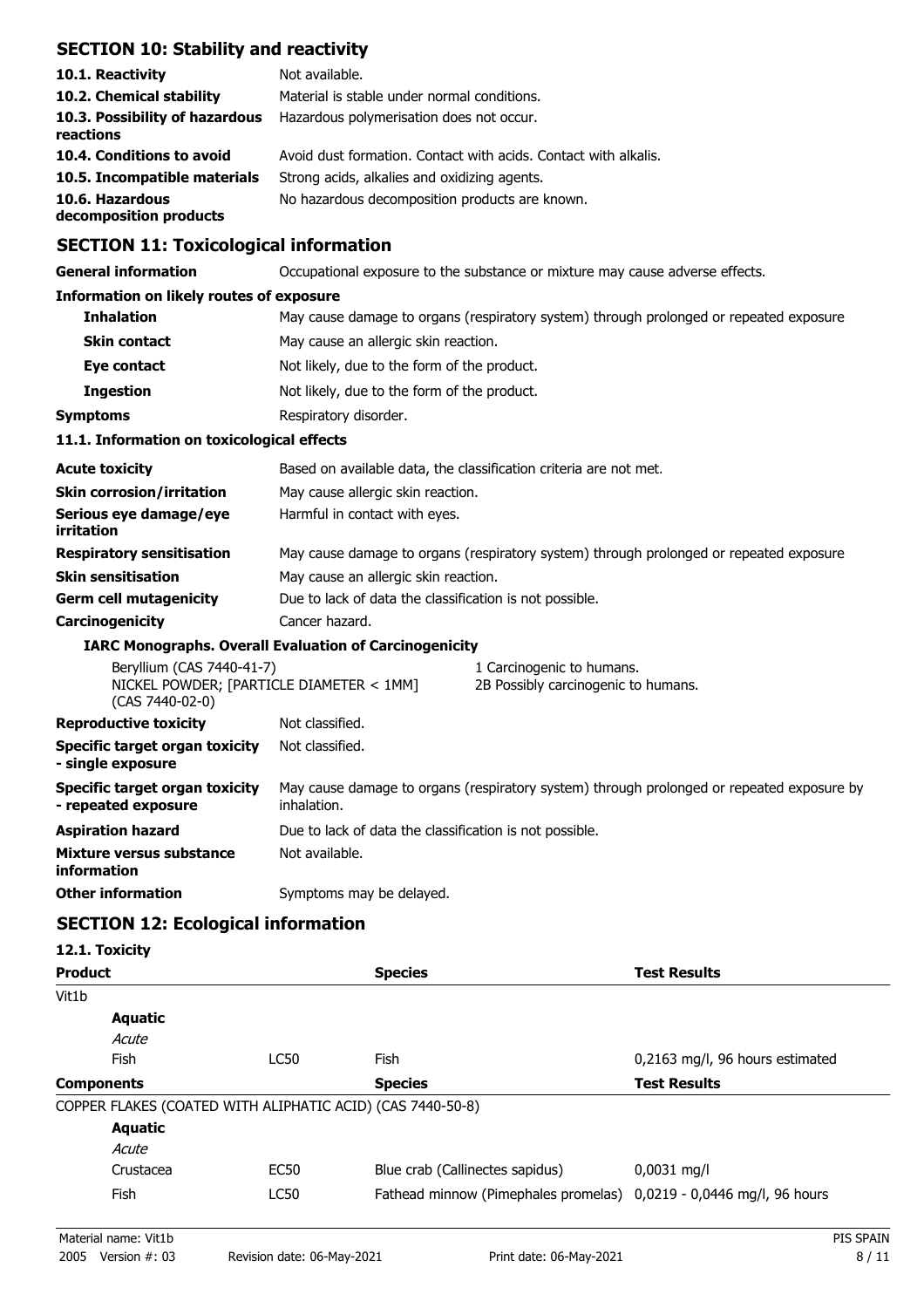| <b>Components</b>                                         |                                                                                                                                                                                                                  | <b>Species</b>                                                                               | <b>Test Results</b> |
|-----------------------------------------------------------|------------------------------------------------------------------------------------------------------------------------------------------------------------------------------------------------------------------|----------------------------------------------------------------------------------------------|---------------------|
| NICKEL POWDER; [PARTICLE DIAMETER < 1MM] (CAS 7440-02-0)  |                                                                                                                                                                                                                  |                                                                                              |                     |
| <b>Aquatic</b>                                            |                                                                                                                                                                                                                  |                                                                                              |                     |
| Acute                                                     |                                                                                                                                                                                                                  |                                                                                              |                     |
| Fish                                                      | <b>LC50</b>                                                                                                                                                                                                      | Rainbow trout, donaldson trout<br>(Oncorhynchus mykiss)                                      | 0,06 mg/l, 4 days   |
|                                                           |                                                                                                                                                                                                                  | * Estimates for product may be based on additional component data not shown.                 |                     |
| 12.2. Persistence and<br>degradability                    | No data is available on the degradability of this product.                                                                                                                                                       |                                                                                              |                     |
| 12.3. Bioaccumulative<br>potential                        | Not available.                                                                                                                                                                                                   |                                                                                              |                     |
| <b>Partition coefficient</b><br>n-octanol/water (log Kow) | Not available.                                                                                                                                                                                                   |                                                                                              |                     |
| <b>Bioconcentration factor (BCF)</b>                      | Not available.                                                                                                                                                                                                   |                                                                                              |                     |
| 12.4. Mobility in soil                                    | Not available.                                                                                                                                                                                                   |                                                                                              |                     |
| 12.5. Results of PBT and<br><b>vPvB</b> assessment        | Not a PBT or vPvB substance or mixture.                                                                                                                                                                          |                                                                                              |                     |
| 12.6. Other adverse effects                               | Not available.                                                                                                                                                                                                   |                                                                                              |                     |
| <b>SECTION 13: Disposal considerations</b>                |                                                                                                                                                                                                                  |                                                                                              |                     |
| 13.1. Waste treatment methods                             |                                                                                                                                                                                                                  |                                                                                              |                     |
| Residual waste                                            | Empty containers or liners may retain some product residues. This material and its container must<br>be disposed of in a safe manner (see: Disposal instructions).                                               |                                                                                              |                     |
| <b>Contaminated packaging</b>                             | Empty containers should be taken to an approved waste handling site for recycling or disposal.<br>Since emptied containers may retain product residue, follow label warnings even after container is<br>emptied. |                                                                                              |                     |
| EU waste code                                             |                                                                                                                                                                                                                  | The Waste code should be assigned in discussion between the user, the producer and the waste |                     |

disposal company. Waste codes should be assigned by the user based on the application for which the product was used. Material should be recycled if possible. Disposal recommendations are based on material as **Disposal**

supplied. Disposal must be in accordance with current applicable laws and regulations, and material characteristics at time of disposal. When this product as supplied is to be discarded as waste, it does not meet the definition of a RCRA waste under 40 CFR 261. **methods/information**

### **SECTION 14: Transport information**

#### **ADR**

14.1. - 14.6.: Not regulated as dangerous goods.

#### **RID**

14.1. - 14.6.: Not regulated as dangerous goods.

#### **ADN**

14.1. - 14.6.: Not regulated as dangerous goods.

#### **IATA**

14.1. - 14.6.: Not regulated as dangerous goods.

#### **IMDG**

14.1. - 14.6.: Not regulated as dangerous goods.

### **SECTION 15: Regulatory information**

**15.1. Safety, health and environmental regulations/legislation specific for the substance or mixture**

#### **EU regulations**

**Regulation (EC) No. 1005/2009 on substances that deplete the ozone layer, Annex I and II, as amended** Not listed.

**Regulation (EU) 2019/1021 On persistent organic pollutants (recast), as amended** Not listed.

**Regulation (EU) No. 649/2012 concerning the export and import of dangerous chemicals, Annex I, Part 1 as amended**

Not listed.

**Regulation (EU) No. 649/2012 concerning the export and import of dangerous chemicals, Annex I, Part 2 as amended**

Not listed.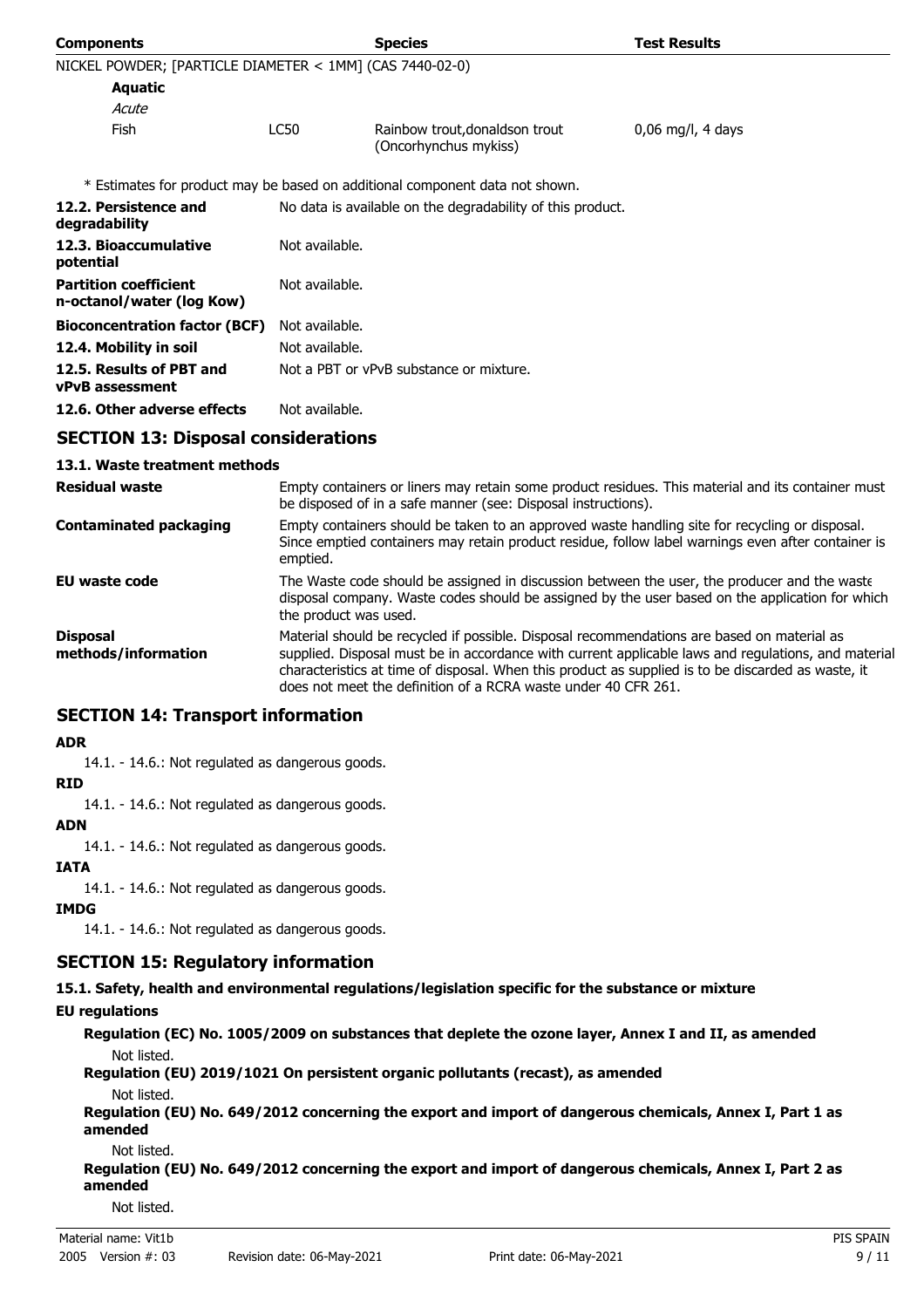**Regulation (EU) No. 649/2012 concerning the export and import of dangerous chemicals, Annex I, Part 3 as amended**

Not listed.

**Regulation (EU) No. 649/2012 concerning the export and import of dangerous chemicals, Annex V as amended** Not listed.

#### **Regulation (EC) No. 166/2006 Annex II Pollutant Release and Transfer Registry, as amended**

COPPER FLAKES (COATED WITH ALIPHATIC ACID) (CAS 7440-50-8)

NICKEL POWDER; [PARTICLE DIAMETER < 1MM] (CAS 7440-02-0)

**Regulation (EC) No. 1907/2006, REACH Article 59(10) Candidate List as currently published by ECHA** Not listed.

#### **Authorisations**

**Regulation (EC) No. 1907/2006, REACH Annex XIV Substances subject to authorization, as amended** Not listed.

#### **Restrictions on use**

#### **Regulation (EC) No. 1907/2006, REACH Annex XVII Substances subject to restriction on marketing and use as amended**

Beryllium (CAS 7440-41-7)

NICKEL POWDER; [PARTICLE DIAMETER < 1MM] (CAS 7440-02-0) ZIRCONIUM POWDER, DRY (NON PYROPHORIC) (CAS 7440-67-7)

#### **Directive 2004/37/EC: on the protection of workers from the risks related to exposure to carcinogens and mutagens at work, as amended.**

Beryllium (CAS 7440-41-7)

#### **Other EU regulations**

#### **Directive 2012/18/EU on major accident hazards involving dangerous substances, as amended**

Beryllium (CAS 7440-41-7) COPPER FLAKES (COATED WITH ALIPHATIC ACID) (CAS 7440-50-8) ZIRCONIUM POWDER, DRY (NON PYROPHORIC) (CAS 7440-67-7)

| National regulations  | Follow national regulation for work with chemical agents. |
|-----------------------|-----------------------------------------------------------|
| 15.2. Chemical safety | Not available.                                            |
| assessment            |                                                           |

## **SECTION 16: Other information**

| <b>List of abbreviations</b>                                                           | Not available.                                                                                                                                                                                          |
|----------------------------------------------------------------------------------------|---------------------------------------------------------------------------------------------------------------------------------------------------------------------------------------------------------|
| <b>References</b>                                                                      | Not available.                                                                                                                                                                                          |
| <b>Information on evaluation</b><br>method leading to the<br>classification of mixture | The classification for health and environmental hazards is derived by a combination of calculatior<br>methods and test data, if available.                                                              |
| <b>Full text of any H-statements</b><br>not written out in full under                  |                                                                                                                                                                                                         |
| Sections 2 to 15                                                                       | H <sub>228</sub> Flammable solid.                                                                                                                                                                       |
|                                                                                        | H250 Catches fire spontaneously if exposed to air.                                                                                                                                                      |
|                                                                                        | H251 Self-heating: may catch fire.                                                                                                                                                                      |
|                                                                                        | H261 In contact with water releases flammable gases.                                                                                                                                                    |
|                                                                                        | H315 Causes skin irritation.                                                                                                                                                                            |
|                                                                                        | H317 May cause an allergic skin reaction.                                                                                                                                                               |
|                                                                                        | H319 Causes serious eye irritation.                                                                                                                                                                     |
|                                                                                        | H335 May cause respiratory irritation.                                                                                                                                                                  |
|                                                                                        | H350i May cause cancer by inhalation.                                                                                                                                                                   |
|                                                                                        | H351 Suspected of causing cancer.                                                                                                                                                                       |
|                                                                                        | H372 Causes damage to organs (respiratory system) through prolonged or repeated exposure.<br>H372 Causes damage to organs (respiratory system) through prolonged or repeated exposure by<br>inhalation. |
|                                                                                        | H373 May cause damage to organs through prolonged or repeated exposure.                                                                                                                                 |
| <b>Revision information</b>                                                            | SECTION 2: Hazards identification: Prevention<br>SECTION 8: Exposure controls/personal protection: Appropriate engineering controls                                                                     |
| <b>Training information</b>                                                            | Follow training instructions when handling this material.                                                                                                                                               |